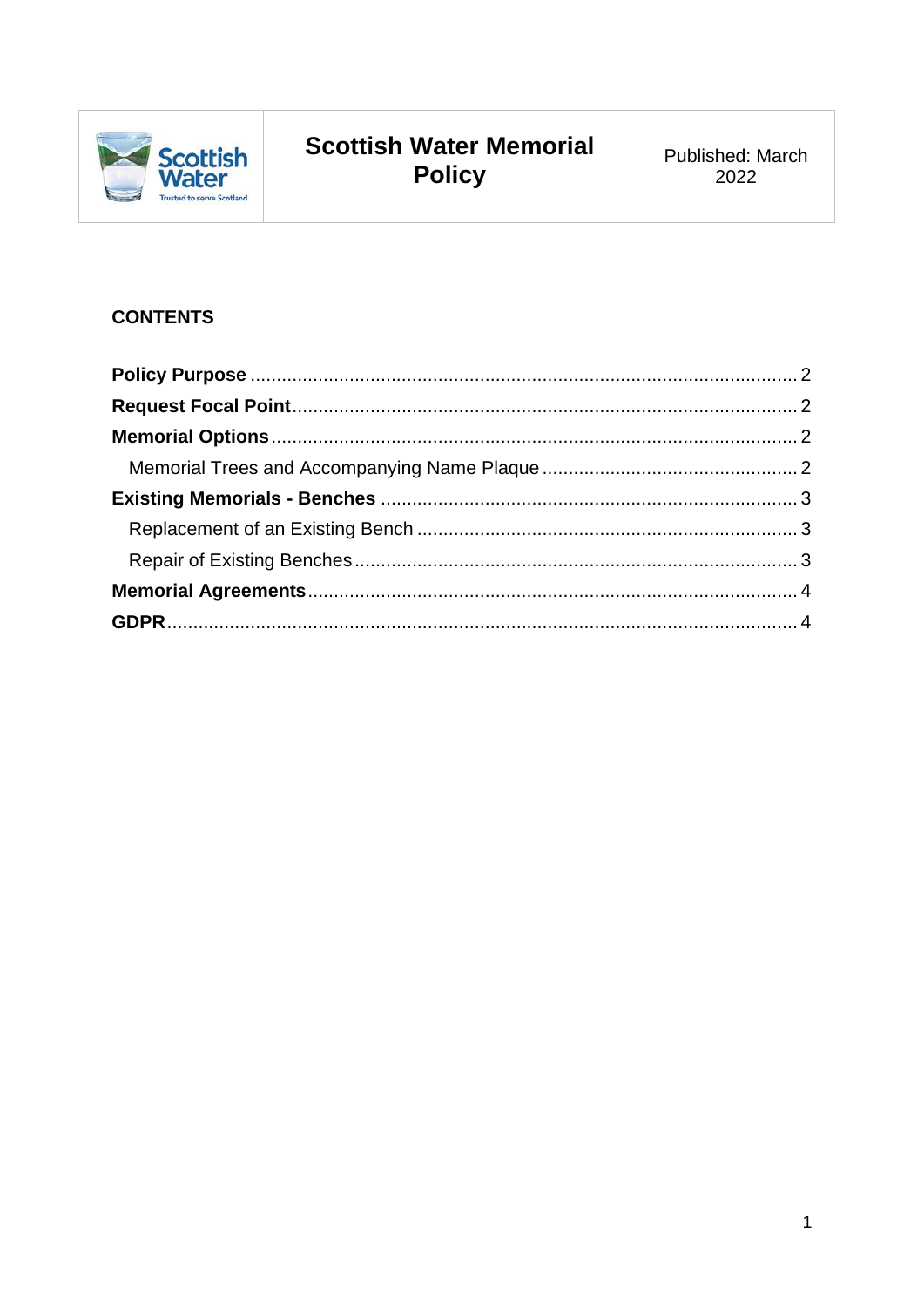# **Policy Purpose**

Scottish Water recognises sites, such as reservoirs, are often places that can hold sentimental value among visitors. The purpose of this policy is to provide process and guidance for the consistent handling of memorial requests for any Scottish Water landholdings. Given the sensitive nature of such requests, this policy supports respectful handling while ensuring appropriate consideration is given to long term liability.

This policy applies to requests to place memorials on Scottish Water land only. If requests are made for planting on land which is not owned by Scottish Water, the requestor is required to liaise with the relevant landowner.

# <span id="page-1-0"></span>**Request Focal Point**

By completing the form on the Scottish Water website, a request will be sent to the Scottish Water Access Officer. They will review the request and liaise with you regarding next steps.

#### <span id="page-1-1"></span>**Memorial Options**

Scottish Water's preference is to support memorial trees with accompanying memorial name plaque. Regrettably, we are unable to accept new memorial benches or other memorial items on our land holdings.

#### <span id="page-1-2"></span>Memorial Trees and Accompanying Name Plaque

Options for the species and location will be reviewed by Scottish Water taking into consideration future maintenance, landscaping designations at the requested location, potential impact on operational infrastructure and other structures or access implications. In some cases, consultation may be required with the relevant Local Authority Tree Officer.

Options will then be offered to the memorial requestor. Where there is no species preference, the memorial requestor is free to choose among British native varieties.

To ensure clarity on who is accountable for future maintenance of both the tree and name plaque, a Memorial Agreement must be reached. This will be provided by Scottish Water as part of the process. Once agreed, Scottish Water will arrange for the tree to be planted and plaque installed on the same day, with the date communicated to the requestor who will be welcome to attend.

The Memorial Agreements details that:

As the tree is planted on Scottish Water land, it becomes part of its landholdings and the liability to look after and maintain it therefore rests with Scottish Water. This extends for the full life of the tree and Scottish Water will have the right to take necessary action, including carrying out works on the tree without notice and felling, if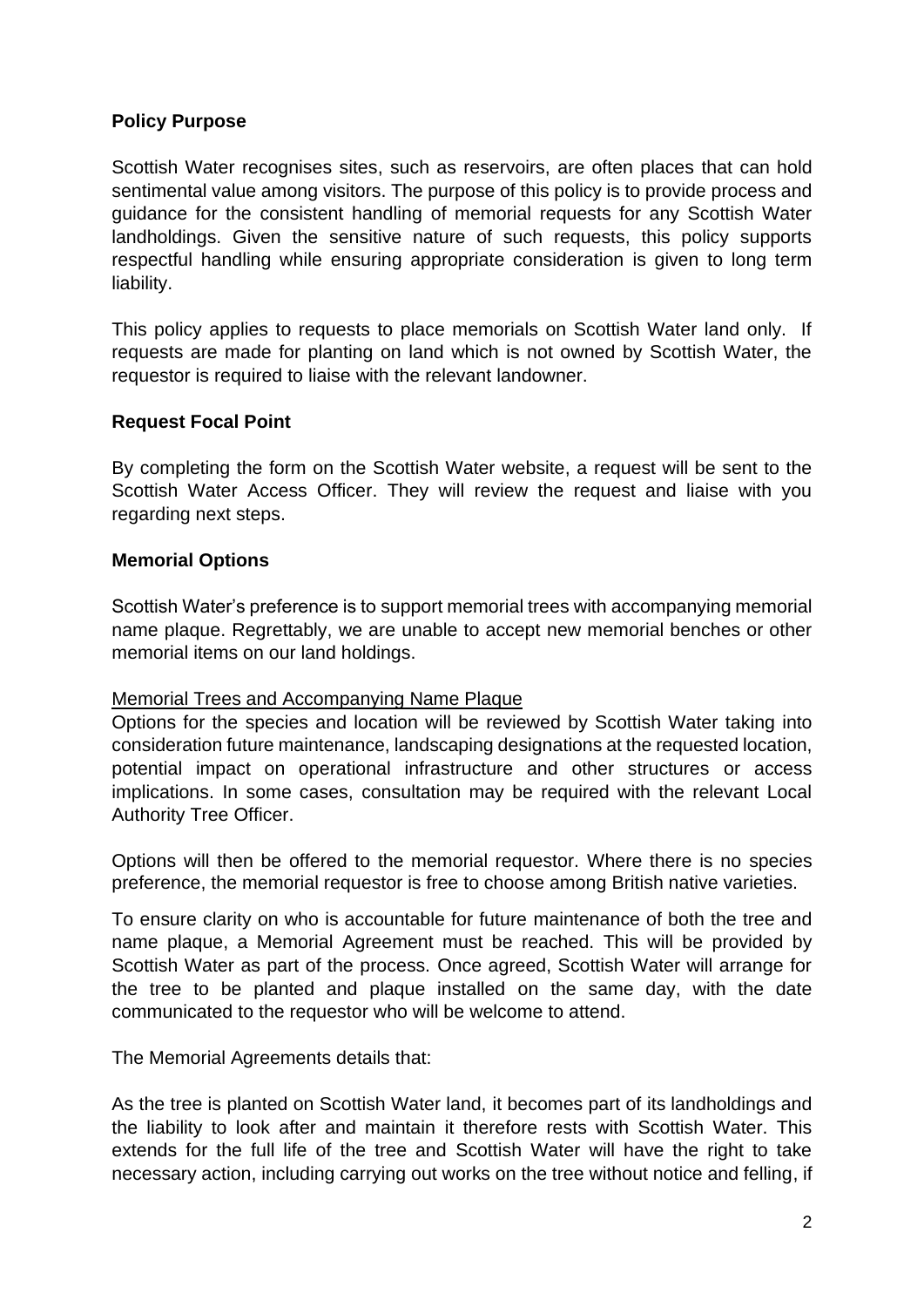the tree is assessed to pose an imminent risk to the health and Safety of Scottish Water employees, contractors or the general public.

The memorial requestor will be responsible for the ongoing maintenance of the name plaque. If it falls into a state of disrepair and is deemed unsafe, Scottish Water will have the right to take necessary action to remove it without notice.

Scottish Water will not be liable in any way if the tree or name plaque is damaged, stolen or vandalised, but the memorial requestor may replant the tree or replace the name plaque. Similarly, the tree may be replanted if it dies as a result of drought.

The cost of the tree, planting, name plaque and, where necessary, replanting will be borne by the memorial requestor. Trees will be planted, and name plaque installed by a Scottish Water contractor. Both items must be provided by the requestor for install at the same time.

# <span id="page-2-0"></span>**Existing Memorials - Benches**

Scottish Water has supported memorial requests for many years and as a result there are some existing benches within its landholdings. Regrettably, we are unable to accept new memorial benches.

#### <span id="page-2-1"></span>Replacement of an Existing Bench

If the bench owner wishes to replace their existing bench, the following offers guidance as to the necessary process.

Scottish Water will advise if there is a preferred bench style for the site. The cost of the bench purchase, delivery and install will be borne by the requestor. All stages of install will be led by Scottish Water with liaison required to advise the date on which the bench will be delivered to site.

To ensure clarity on who is accountable for future maintenance of the new bench, a Memorial Agreement must be reached. This will be provided by Scottish Water as part of the process. Once agreed, Scottish Water will become responsible for the bench and carry out any necessary future maintenance, but it shall not be liable in any way for its loss if the bench seat is damaged, stolen or vandalised or reaches a stage in its lifecycle when repairs are no longer economically viable.

Scottish Water will guarantee the bench for a period of one year from installation covering failure of structure or the bench and painting. It does not cover damage by vandalism.

#### <span id="page-2-2"></span>Repair of Existing Benches

For existing benches where disrepair is evident, efforts will be made to contact the owner to discuss necessary action. If making contact is not successful, action will be taken to make the memorial safe, be that by repair or removal. No compensation will be paid to the owner if the memorial is removed.